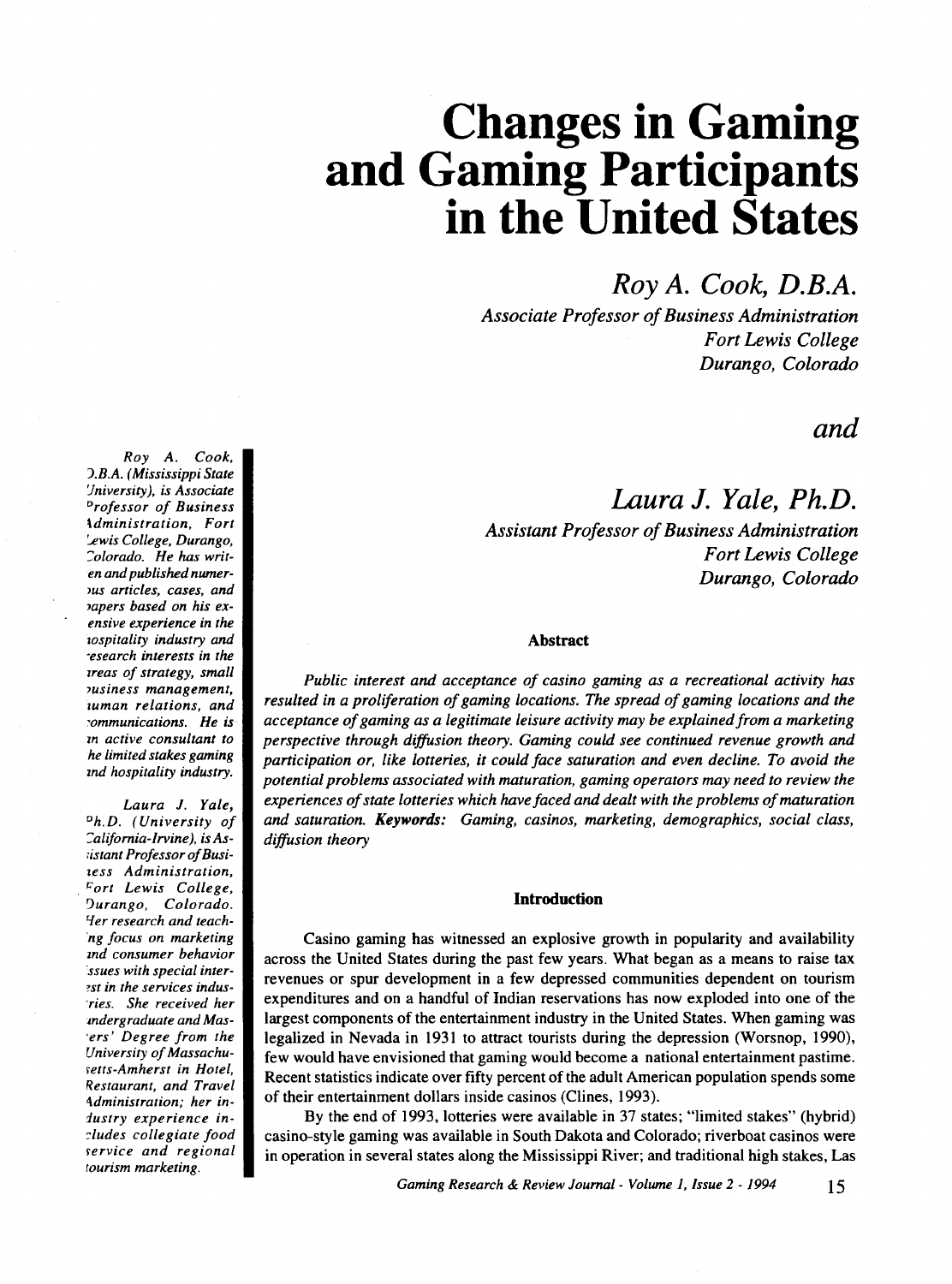Vegas-style land-based casinos were planned for Chicago and New Orleans. In addition, spawned by the passage of the Indian Gaming Regulatory Act of 1988, casino-style gaming and high stakes bingo could be found in 225 locations on Indian reservations. This increasing availability and ease of access has resulted in more Americans visiting casinos than attending major league baseball games in 1993 (Harrah's, 1994).

Five basic factors combine to explain the current success and future prospects of the gaming industry. First, electorates have been increasingly willing to approve new gaming alternatives because these activities have come to be viewed as a "voluntary tax" (Worsnop, 1990) while politicians have been unwilling or unable to pursue new taxes (Kleinfield, 1993). Second, more people than ever before are choosing casino gaming as an acceptable leisure activity (Dandurand, 1982 and Vallen, 1993): three out of four adults now report that they consider casino gaming to be a "fun night out" (Harrah's, 1994). Third, affluent retirees comprise the single largest segment of both the casino and lottery markets (Withiam, 1988), and their numbers within the population are burgeoning. Fourth, casinos have devised marketing programs to attract the previously ignored "low roller'' (Kristof, 1985); and fifth (and possibly the most influential factor), the expanded availability of gaming opportunities is attracting many individuals who have never before visited

casinos for entertainment (Troy, 1994).

In this article, we discuss the growth and diffusion of gaming in the United States and the changing demographics/segments of the gamers of the 1990s. We conclude by offering some implications concerning the future of gaming and provide some suggestions for tourism policy makers, marketing strategists and researchers.

**The spread of gaming locations and the acceptance of gaming as a legitimate leisure activity may be explained from a marketing perspective.** 

#### **Evolution in Gaming Activities**

The public's interest and acceptance of gaming as a recreational activity has shifted dramatically over the years. "Of all the factors that rolled back the bias against gambling, the steady growth of mass-market state lotteries may be most influential if least flamboyant in making gambling more accepted as middle-class recreation" (Clines, 1993, p. 32). Some type of games of chance, ranging from church bingo and pull tabs to full scale casino gambling, can now be found in every state except Utah and Hawaii. The proliferation of gaming locations and venues and changing moral standards have made gambling accessible and acceptable to millions of Americans who have never before participated in legalized gaming activities.

The spread of gaming locations and the acceptance of gaming as a legitimate leisure activity may be explained from a marketing perspective through diffusion theory. In explaining diffusion theory, Rogers ( 1983) suggests five innovation characteristics that determine the pace at which individual society members will adopt a new concept and the rate at which the idea will diffuse throughout a society. These five determinants are: relative advantage, compatibility, complexity, trialability and observability.

The expansion of casino gaming can be analyzed using these five characteristics. Traditional casino gaming was not adopted by a majority of Americans because, until the early 1990s, Americans needed to travel to Atlantic City, New Jersey or Nevada to participate in legal gaming. This made gaming relatively unattractive as a leisure time activity compared to more proximate tourism options. This inaccessibility reduced gaming's relative advantage as a leisure activity, decreased its compatibility with most Americans' lifestyles and made it seem more complex and remote due to the inability to try the activity or observe others while they participated in gaming.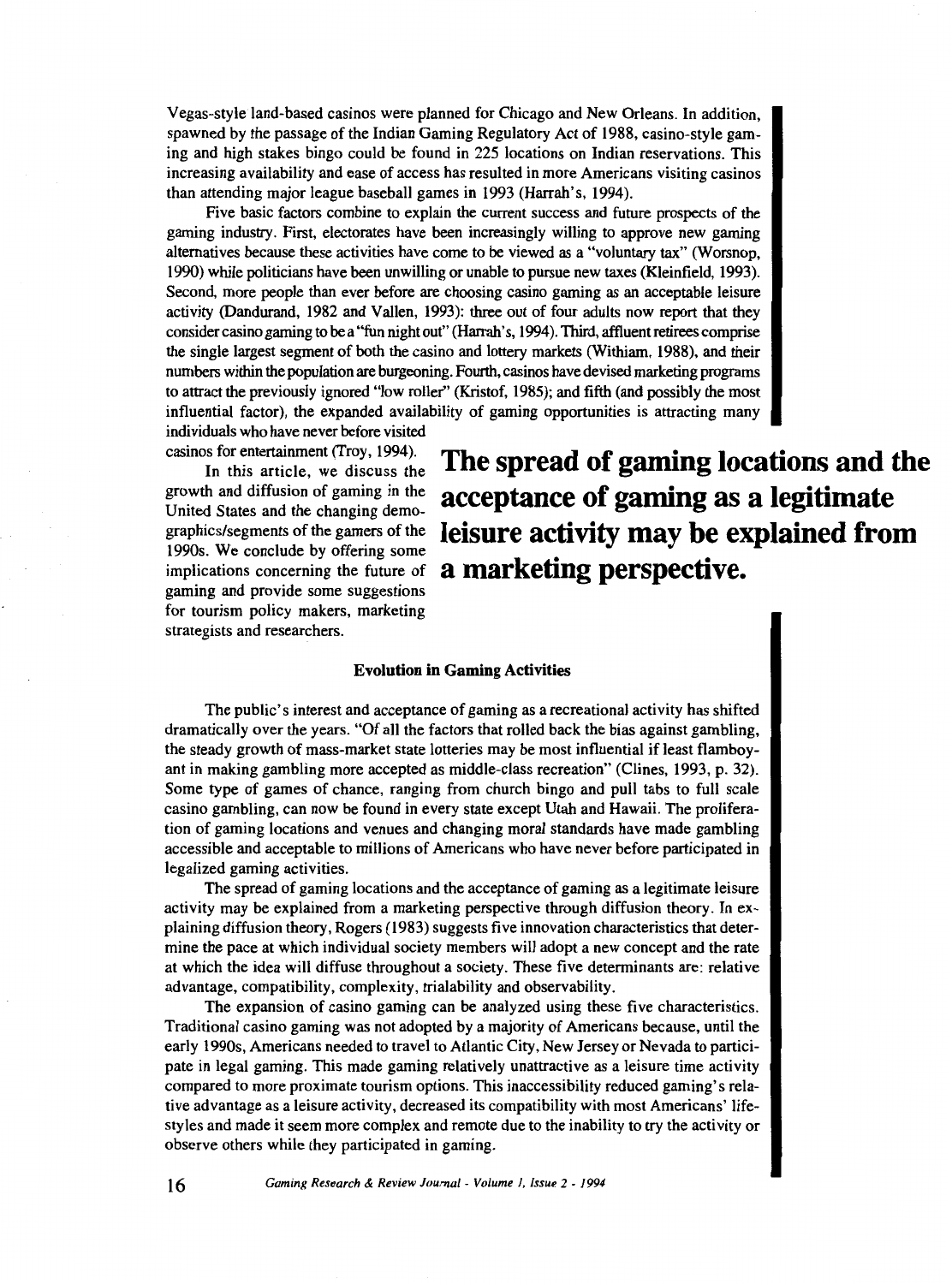Recently, the characteristics of gaming as a leisure time activity have changed. The explosion in gaming locations and new gaming technologies have greatly improved the adoption characteristics of gaming. The proliferation of easily accessible locations has improved its relative advantage as a leisure activity and increased the ability of a neophyte to sample the experience and observe others enjoying the variety of games. Newer games such as video poker have also greatly reduced the complexity of these games, tempting new garners to discover how easy it is to learn these high tech/low pressure games. And, as mentioned previously, gaming has become an acceptable component of the American lifestyle because state lotteries have been accepted as a form of harmless fun that benefits the state coffers.

As previously stated, some form of gaming is readily available throughout the United States. Presently, there are four broad categories of gaming alternatives: 1) traditional full scale casino gaming, including the well-established locations in Nevada and Atlantic City as well as soon to be developed operations in Chicago and New Orleans; 2) historic, limited stakes operations such as those in Colorado's mining towns; 3) "dockside" casinos, such as those operating on the Mississippi; and 4) reservation gaming that runs the gamut of limited stakes small scale operations to large scale Vegas style operations such as Foxwood's on the Mashantucket Pequot reservation in Connecticut. Table 1 highlights some of the key dates and events in the growth and availability of gaming activities.

| a Your | Bezent                                                    |
|--------|-----------------------------------------------------------|
| 1931   | Gambling Legalized in Nevada                              |
| 1964   | State Lottery Began in New Hampshire                      |
| 1978   | Gambling Legalized in Atlantic City                       |
| 1988   | Indian Gaming Regulatory Act                              |
| 1989   | Limited Stakes Gaming in Deadwood, SD                     |
|        | Limited Stakes Gaming in Three Mountain Communities       |
|        | in Colorado (Central City, Cripple Creek, and Black Hawk) |
|        | Limited Stakes Riverboat Gaming Legalized in Iowa         |
| 1990   | Riverboat Gaming Legalized in Illinois                    |
| 1991   | Riverboat and Dockside Gaming Legalized in Mississippi    |
| 1993   | Gaming Legalized in New Orleans                           |
|        | Riverboat Gaming Legalized in Louisiana                   |
| 1994   | Limits removed from Gaming in Iowa                        |
|        |                                                           |

#### **Table 1. Milestones In Gaming's History and Growth**

Due to its individual-state regulated nature, the product life cycle of gaming is substantially different from most other product innovations. Whereas interstate diffusion of most goods and services is easily accomplished through physical distribution or franchising, state regulations must be changed to make gaming available. The growth/diffusion and product life cycle progression of gaming therefore is quite complex and subject to the vagaries of voters and legislative actions.

Nationally, gaming is experiencing a burst of exponential growth after having been in the maturity stage for decades. Gaming is being introduced into new states/regions much like mature U.S. products are introduced into new markets overseas. Therefore, each gaming location experiences a life cycle of its own.

With the increasing acceptance of gaming by the American public, the slow-revenue introductory stage at new gaming locations is brief (often nonexistent), followed by a phenomenally snowballing growth in revenue. However, the length of this growth stage has varied depending on location and the opening of gaming operations in contiguous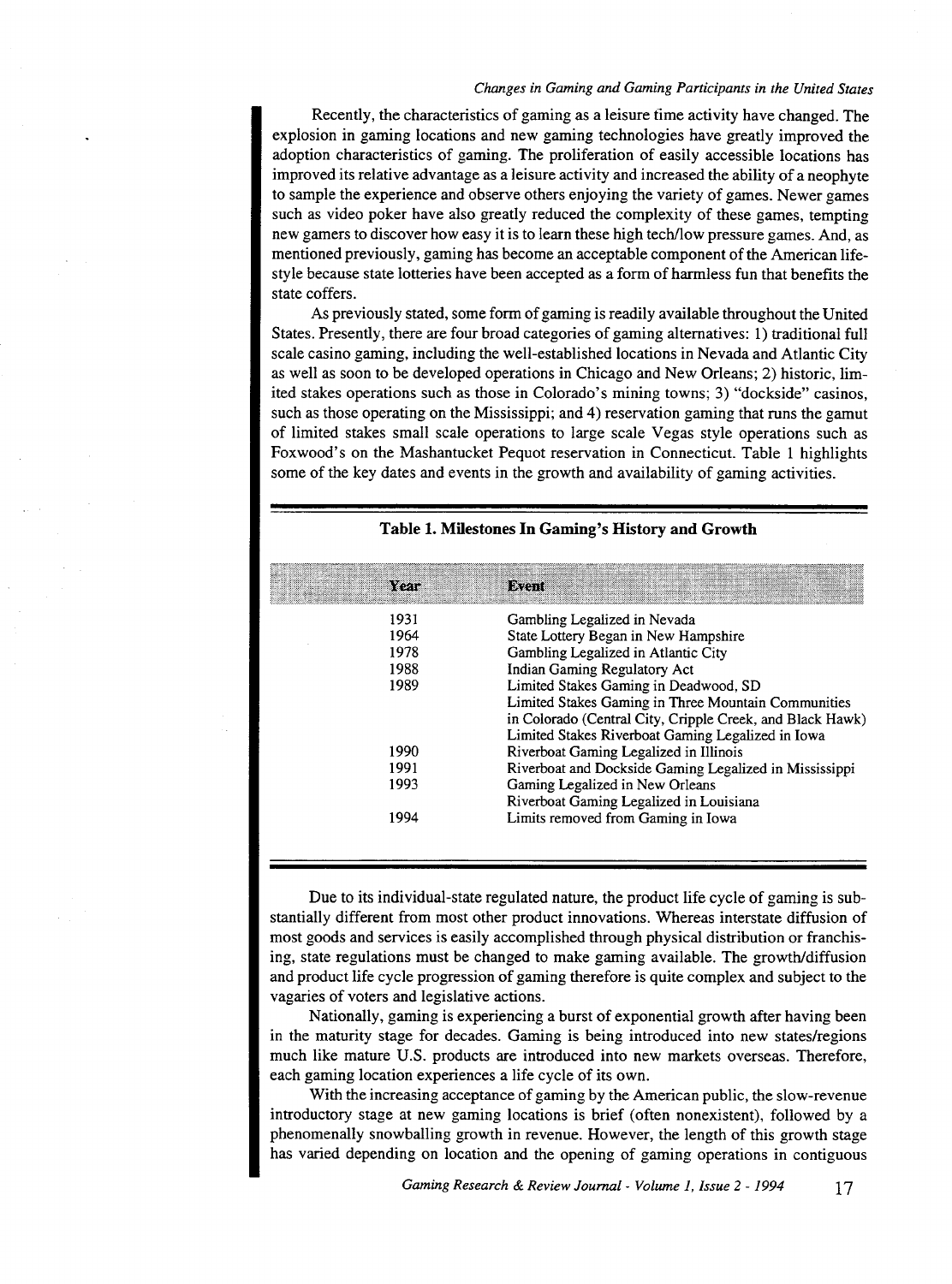states or population centers. Many states that had postponed legalization of gaming are rushing to legalize these activities to capture potential tourism and tax revenues fleeing their borders to neighboring states. This "domino effect" escalation of gaming's availability should serve to sustain the national growth trend of gaming, but will subject individual gaming operations to increasing competitive pressures.

The life cycle dynamics of a new gaming location can be vividly demonstrated by examining the revenue patterns from gaming facilities located in Central City, Colorado. As can be seen in Table 2, gaming revenues snowballed soon after becoming available but, after less than two years, revenue patterns became erratic and comparable months' revenues even began to decrease for a short period of time.

|                                 | Month                               | $1992*$ | 1993 |  |
|---------------------------------|-------------------------------------|---------|------|--|
|                                 | January                             | 3.3     | 5.9  |  |
|                                 |                                     | 4.4     | 5.3  |  |
|                                 | February                            |         |      |  |
|                                 | March                               | 5.3     | 6.5  |  |
|                                 | April                               | 5.3     | 6.6  |  |
|                                 | May                                 | 6.0     | 7.6  |  |
|                                 | June                                | 7.0     | 7.2  |  |
|                                 | July                                | 8.5     | 8.2  |  |
|                                 | August                              | 8.1     | 7.5  |  |
|                                 | September                           | 7.4     | 6.7  |  |
|                                 | October                             | 6.8     | 6.6  |  |
|                                 | November                            | 4.9     | 5.2  |  |
|                                 | December                            | 4.5     | 5.6  |  |
| * First Year of Full Operations | Source: Colorado Division of Gaming |         |      |  |

#### **Table 2. Central City, Colorado Gaming Revenue (in millions)**

Similar rapid declines have occurred in Biloxi, Mississippi's casinos where initial slot revenues topped \$207 per machine per day and in one year declined to \$109 (Popkin & Retter, 1994).

Much of the boom in revenue growth being experienced in the gaming industry may be due to the novelty of gaming to most Americans. Satiated with the well-established leisure activities that have been available to them, many Americans may see gaming as a new sensation and, therefore, more amusing than their usual recreational choices. If this novelty benefit is a primary motivator of new gamers, we can conclude that, in a relatively short to moderate period of time, gaming operations will experience a flattening of revenues when the majority of prospects no longer perceive it to be novel but commonplace. Bello and Etzel (1985) found that tourists who seek novelty in vacations tend to refrain from revisiting destinations because once visited, the novelty is gone. Gaming may also suffer a similar type of problem in retaining novelty seeker tourists.

# **Emerging Gaming Segments**

The development of new games and expanded gaming availability has given rise to several gaming segments, each with a profile somewhat different from the other and each with different benefits sought from gaming. Four broad segments appear to be emerging: 1) high rollers, 2) day-trippers, 3) low stakes/new adopters, 4) family vacationers.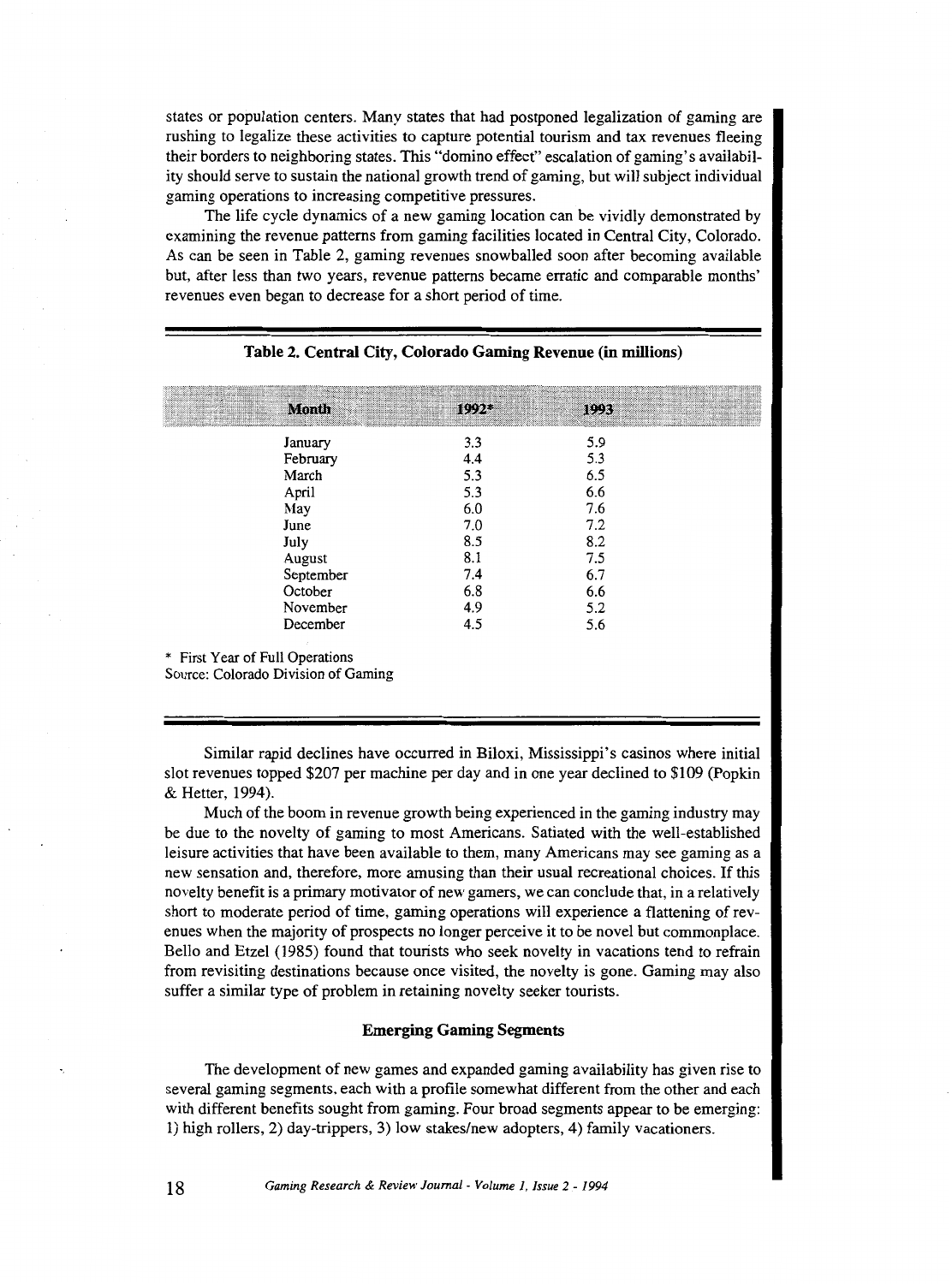- **High rollers.** This segment is composed of sophisticated gamblers (both domestic and foreign), to whom traditional gaming was originally targeted. These gamers tend to be wealthy, older, and male. High rollers tend to play games of skill more than luck.
- **Day-trippers.** Retirees dominate this segment. These garners make several shortduration trips to operations within easy driving distance, and wager relatively significant amounts per trip, but tend to play slots and other video gaming options.
- **Low-stakes/new adopters.** Garners in this segment have only recently discovered and accepted gaming as an interesting day or evening diversion. They choose location primarily based on proximity. Members of this segment are predominantly part of the growing cadre of aging baby boomers and their retiree parents, with the time and money to enjoy the entertainment associated with gaming. Many gamers in this segment are younger women who tend to play video gaming alternatives. Generation X young adults are also found in this segment.
- **Family vacationers.** Due in part to the development of complementary tourism attractions, such as theme parks, this segment tends to gamble as an offshoot of a family vacation, utilizing a variety of amenities in the gaming destination devoted to recreation and family fun.

Casual and occasional garners comprise a growing portion of new entrants found in the low stakes/new adopters and family vacationer market segments. They are attracted to easy-to-learn games (lotteries, bingo, slot machines, and other electronic gaming devices) because these alternatives require little commitment of time or money (Edmondson, 1986). These games are particularly attractive to a broad cross section of the population that has already become accustomed to and enjoys playing state lotteries. Easy-to-learn games that are controlled by the player are now the games of preference for casino patrons as can be seen in Table 3.

|                                 | <b>Percentage Preference</b> |      |      |  |
|---------------------------------|------------------------------|------|------|--|
| <b>Casino Game</b>              | 1980                         | 1990 | 1993 |  |
| 1. Slots                        | 39%                          | 50%  | 54%  |  |
| 2. Blackjack $("21")$           | 34                           |      | 20   |  |
| 3. Dice ("Craps")               |                              |      |      |  |
| 4. Keno                         |                              |      |      |  |
| 5. Poker                        |                              |      |      |  |
| 6. Video Poker/21/Keno Machines |                              |      |      |  |
| 7. Other                        |                              |      |      |  |
|                                 |                              |      |      |  |

**Table 3. Casino Game Preference** 

Based on data from Dandurand, 1982,

Las Vegas Visitor Profile Study, 1990 and 1993.

Casual and occasional gamers who have recently been attracted to new gaming venues not only provide frequent repeat business but also serve as opinion leaders within their social circles in the diffusion and acceptance of this recreational activity.

The impact of focusing on traditional gaming market segments can be witnessed in the actions oflarge gaming establishments in Las Vegas which had historically attempted to appeal to the "high roller" who could by definition be placed in the upper-middle or upper class group based on income criteria. This presumption of assumed customer social class was shattered by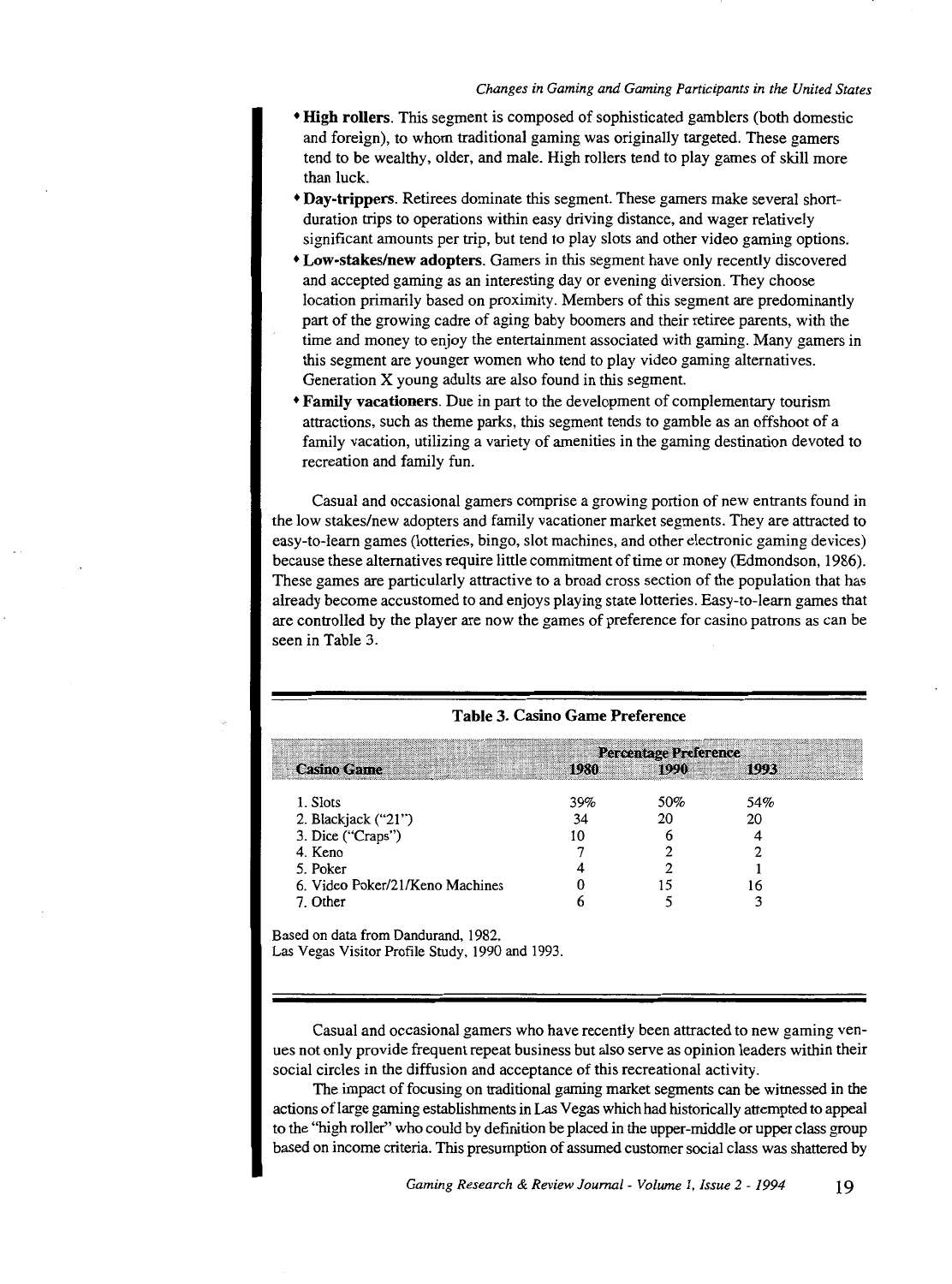the success of establishments such as Circus-Circus which effectively attracted both middle and lower class gamblers. The renewed growth that occurred in Las Vegas in the early 1980s was a result of establishments actively courting the middle and working class "low rollers" (Kristof, 1985). Recent additions to product offerings in Las Vegas such as the MGM Grand Hotel Casino and Theme Park, the Luxor, and Treasure Island, as well as many more planned developments and expansions, provide some indication of the potential for continued growth by embracing these once ignored market segments.

As a tourism destination/conference city, Las Vegas should see its growth closely tied to the national economy's fortunes, remaining in the maturity stage for many years to come. Atlantic City's fortunes, however, may be entering decline since it is primarily dependent on high rollers and day-trippers. This limited market appeal, combined with new competition

within its market area, is beginning to be displayed in recent revenue trends. When adjusted for inflation, gaming revenues in Atlantic City increased from approximately \$2,898,000,000 in 1990 to \$2,942,100,000 in 1993 or by only \$44.1 million. The increase in gaming availability appears to have had a more significant effect on Atlantic City than Las Vegas since Atlantic

**Lottery players, compared to nonlottery players, have lower income, are less educated and younger, and also exhibit more heavy shopping and browsing behaviors.** 

City is more dependent on the regional low-roller/day-tripper segment that is the primary target of the new gaming locations in the Northeast.

#### Demographics and Social Class

The face of the American population is changing as are the demographic profiles of the individuals who are taking advantage of new gaming opportunities. The traditional demographic profiles of Las Vegas and Atlantic City gamers may prove to be inadequate as attempts are made to segment current and potential garners at the many new gaming venues. For example, even in two established gaming locations, i.e., Las Vegas and Atlantic City, Borg, Mason, and Shapiro ( 1990) found significant demographic differences between gamers. When analyzing the gaming participants in Las Vegas and Atlantic City, they found only two demographic similarities—sex and education. More importantly, they found significant differences in the other seven demographic variables analyzed: age, race, marital status, occupation, income, mode of transportation, and gambling budget.

Similarities and differences in the demographic and behavioral characteristics of lottery and casino participants point to some of the problems faced by individuals and organizations as they attempt to understand the proliferation of gaming. These similarities and differences help to explain the apparent segments that are developing to take advantage of new gaming venues. Two recent studies have helped to shed some light on the similarities and differences found between lottery and casino players.

Lottery players, compared to nonlottery players, have lower income, are less educated and younger, and also exhibit more heavy shopping and browsing behaviors (no difference on race or sex). However, there are differences within lottery players. Those lottery players who purchase only one or two tickets per week were more educated than those who purchased three, four, or five tickets per week. Yet, very heavy lottery players, i.e., those who buy more than *5* tickets per week, tend to be older, of relatively high income, and report additional betting activity, such as horse races, slot machines, and poker (Burns, Gillett, Rubenstein, and Gentry, 1990). Therefore, it appears that very heavy lottery players are similar in many respects to day-trippers.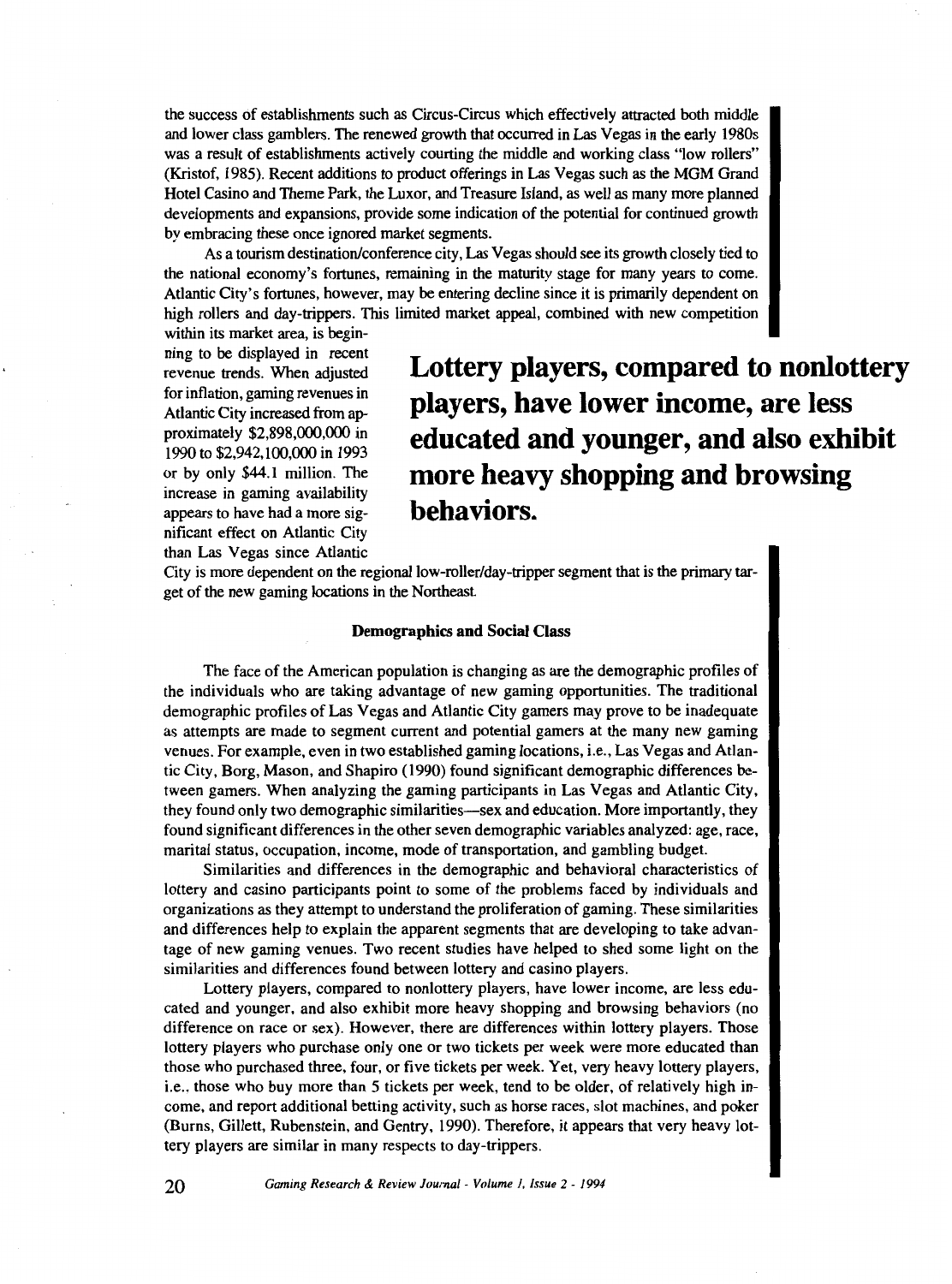The Harrah's Corporation funded an extensive survey of gamers (Harrah's, 1994). This study revealed that gamers, in general, tend to have incomes and educations greater than the typical U.S. household, and tend to be disproportionately white collar. The study also showed that casino players at the new destinations are slightly different demographically than garners who visit the traditional casino locations (those in Nevada and Atlantic City). They have slightly lower incomes, are more likely to be female, younger, and less likely to hold white-collar jobs.

The Harrah's survey also found that gamers who visit casinos four or more times per year are different from the less frequent gamers. Retirees compose 34% of the frequent garners in the survey while the less frequent players were more likely to be younger men with higher educations and white collar employment. Therefore, it appears the former group is similar to the day-tripper segment while the latter is like the low-stakes/new adopter segment.

#### **Implications**

Although many present and future gaming locations do not have the marketing advantages of a destination resort such as Las Vegas, they do have one factor in common with well-established and successful operations in Atlantic City, New Jersey and Laughlin, Nevada: a location within easy driving distance of a large population base. Ease of access combined with a new desire based on the social acceptance and novelty of gaming as recreation has attracted many first-time gamers and generated frequent repeat visitors.

The availability of gaming opportunities is likely to continue its explosive growth during the 1990s; we, therefore, must plan for the future. This future is far from certain. Gaming could see continued revenue growth and participation, or like lotteries, gaming could face saturation and even decline. Extrapolating from available data and the very short historical track record of new gaming venues, we offer the following speculations about the future of gaming in the United States.

The following factors should have a positive impact on current and future gaming operations:

- Gaming facilities located within easy driving distances of large Metropolitan Statistical Areas and having the requisite demographic and social class composition could attract the necessary critical mass of patronage and repeat business to remain economically viable.
- New gaming patrons will reflect the demographic characteristics of individuals participating in state-sponsored lotteries.
- Future growth of recreational participation in gaming activities and revenues will be derived from increased acceptance by members of the lower and middle social classes.
- Future growth of recreational participation in gaming activities and resulting revenues will be derived from increased acceptance by an aging and rapidly increasing cadre of affluent baby boomers.
- Future growth of recreational participation in gaming activities and resulting revenues will be derived from increased acceptance by younger nontraditional segments who have been conditioned to the excitement of electronic games and media.

The continued rapid growth in gaming opportunities and success of current gaming facilities is far from assured. Just as lottery revenues have begun to plateau (Karcher, 1992), gaming revenues could face the same type of saturation in the future. As revenues plateaued, state-sponsored lotteries attempted to attract more players with new technology and games of chance (Karcher, 1992) which will introduce gaming to even more individuals. Although there is currently a large pent-up demand for casino gaming, this demand could easily disappear (Applebome, 1994). The specter of saturation in gaming locations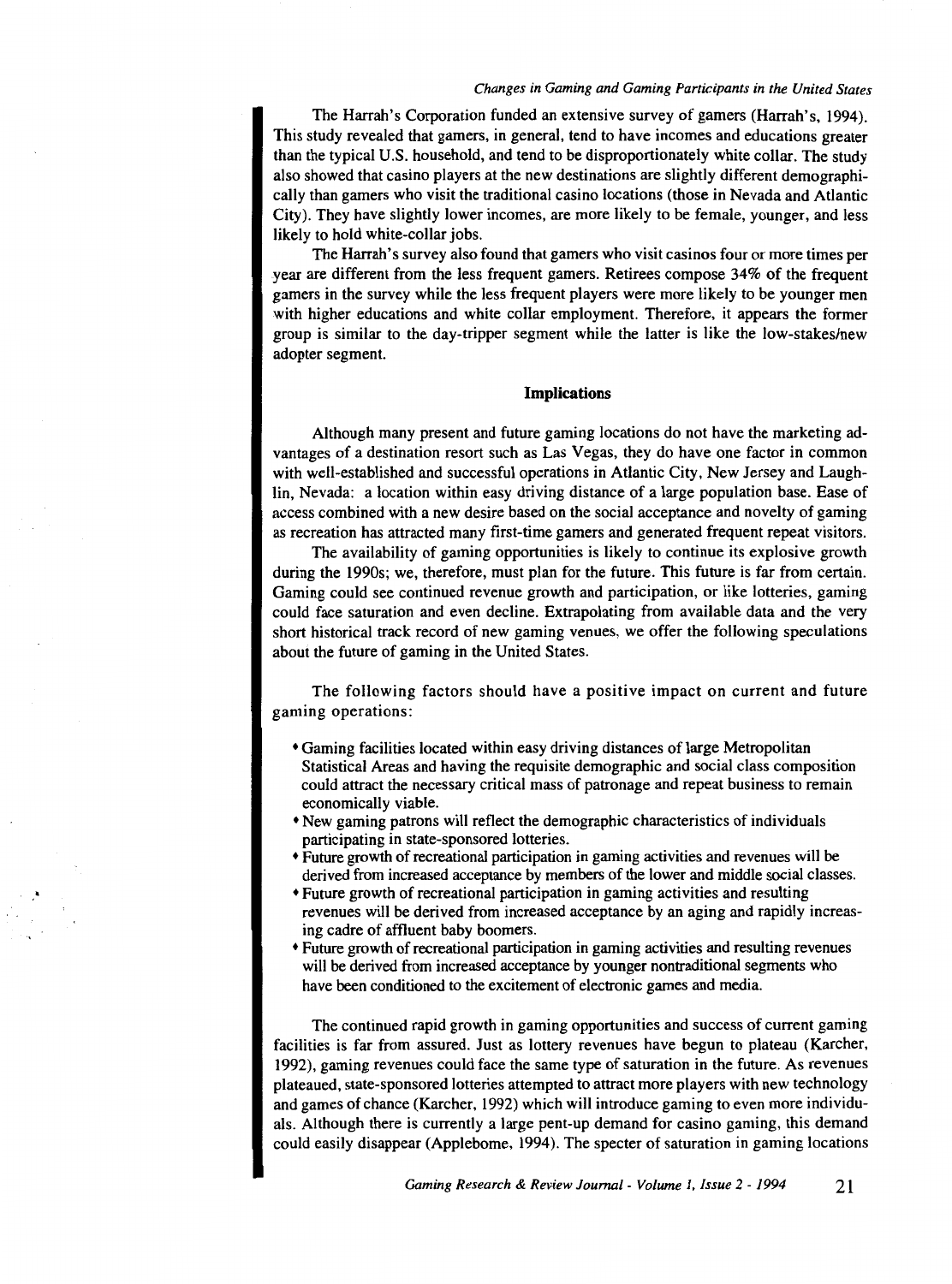also looms on the horizon. As states realize the possible loss of tourism expenditures and tax revenues to gaming opportunities across their borders, they have been quick to authorize new gaming facilities within their own borders.

The following factors could have a negative impact on current and future gaming operations:

- New gaming participants who are attracted to the novelty of these activities may soon move to new and more attractive entertainment activities, such as virtual reality.
- Legislators and voters may limit or revoke gaming licenses due to a backlash against gaming resulting from saturation and potential social problems.
- Tax revenues may be diluted due to saturation resulting from the proliferation of locations and cross-border cannibalization of a finite pool of gaming participants.
- <sup>+</sup>Due to overbuilding and narrowing profit margins development funds for continued expansion of gaming locations may become more difficult to obtain.
- Gaming operations must compete with other recreational activities that appeal to active and health conscious baby boomers who may not find the sedentary activity of gaming as appealing as the present group of retirees.
- Gaming operations may be subjected to federal taxation that will squeeze both casino profits and state and local taxing flexibility.
- Industry gaming revenues could increase, but casino venue revenues may decrease if legislative action makes gaming via interactive television available in the home.

To stay fresh and avoid being perceived as ordinary, gaming operators may need to review the experiences of state lotteries as they faced the problems of maturation and saturation. New products and special promotions which have been used successfully by these state lotteries could be used to buoy interest in gaming activities by providing novelty benefits.

#### **Summary**

Gaming is experiencing a burst in popularity from participants seeking entertainment, legislators seeking new tax revenues, and communities and tribes seeking economic development. The proliferation of gaming locations combined with changing moral standards have made gambling accessible and acceptable to millions of Americans who have never before partici-

pated in legalized gaming activities. Although the expanded availability of gaming opportunities has moved the maturing gaming industry into a new phase of rapid growth, the future direction of gaming is unknown at this time.

**The development of new games and expanded gaming availability have given rise to several gaming segments, each with a profile somewhat different from the other and each with different benefits sought from gaming.** 

The spread of gaming locations and the acceptance of gaming as a legitimate leisure activity may be explained and analyzed from a marketing perspective through diffusion theory and the product life cycle.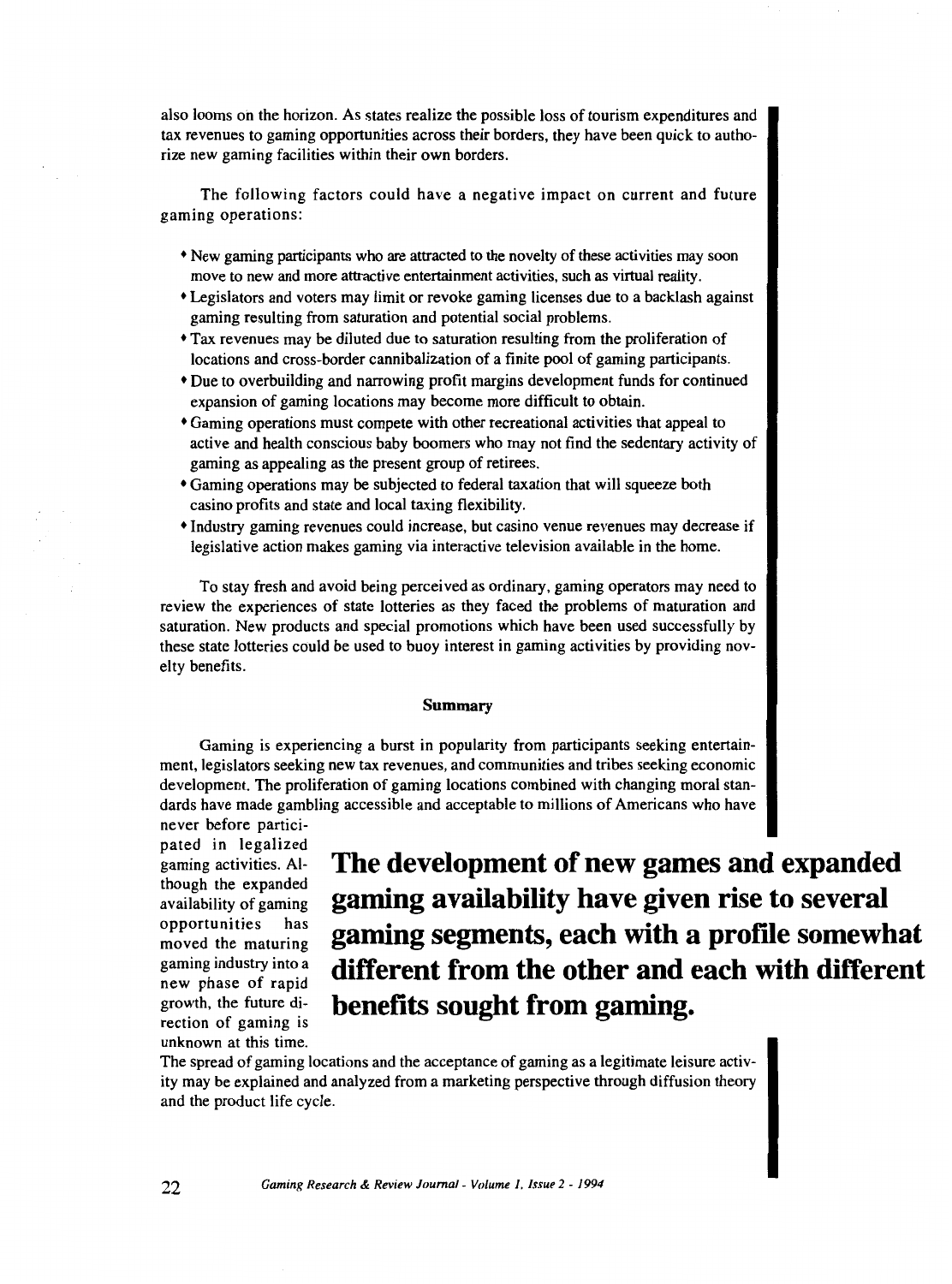The development of new games and expanded gaming availability have given rise to several gaming segments, each with a profile somewhat different from the other and each with different benefits sought from gaming. Four broad segments appear to be emerging: 1) high rollers, 2) day-trippers, 3) low stakes/new adopters, and 4) family vacationers. Casual and occasional gamers who have recently been attracted to new gaming venues not only provide frequent repeat business but also serve as opinion leaders within their social circles in the diffusion and acceptance of this recreational activity.

With increasing public acceptance of gaming, the slow-revenue introductory stage at new gaming locations is typically brief, followed by very rapid growth in revenue. However, the length of this growth stage is often shortened by the "domino effect" as neighboring states legalize casino operations to capture potential tourism and tax revenues fleeing their borders to neighboring states. This escalation of gaming's availability should serve to sustain the national growth trend of gaming, but will subject individual gaming operations to increasing competitive pressures. However, much of the boom in revenue growth experienced in the gaming industry may be due to the novelty pursuing behaviors on the part of entertainment seekers.

Similarities and differences in the demographic and behavioral characteristics of lottery and casino participants point to some of the problems faced by individuals and organizations as they attempt to understand the proliferation of gaming. While these similarities and differences help explain the apparent segments that are developing to take advantage of new gaming venues, future research on gaming activities, behaviors, and the benefits sought from gaming could aid in gaining a better understanding on the breadth of potential markets as well as the potential impacts of gaming establishments of host communities. Gaming could see continued revenue growth and participation, or like lotteries, gaming could face saturation and even decline.

#### **References**

Applebome, Peter. (1994). *Casino boom along Gulf Coast brings fear of glut and high toll*. New YoRK TIMES, January 10, AI+.

Bello, Daniel C., & Etzel, Michael J. (1985). *The role of novelty in the pleasure travel experience.*  JouRNAL OF TRAVEL REsEARCH, Summer, 20-26.

Borg, Mary 0., Mason, Paul M., & Shapiro, Stephen L. (1990). *An economic comparison of gambling behavior in Atlantic City and Las Vegas.* PUBLIC FINANCE QUARTERLY, 18 (1), 291-312.

Bums, Alvin C., Peter L. Gillett, Marc Rubenstein, James W. Gentry. (1990). *An Exploratory Study*  of Lottery Playing, Gambling Addiction and Links to Compulsive Consumption. ADVANCES IN CON-SUMER RESEARCH, 17, 298-305.

Clines, Francis X. ( 1993). *Gambling, pariah no more, is booming across America.* NEW YoRK TIMES, December 5, S1+.

Dandurand, Lawrence. (1982). *Incorporating casino game preference market segment data into marketing plans.* JOURNAL OF TRAVEL RESEARCH, Spring, 15-19.

Edmondson, Brad. ( 1986). The *demagraphics of gambling.* AMERICAN DEMOGRAPHICS, 8 (7), 38-41; 50.

GAMINo IN CoLoRADO. ( 1994). Colorado Division of Gaming. Denver: Colorado Department of Revenue.

HARRAH's SuRVEY OF U.S. CASINO ENTERTAINMENT. (1994). Harrah's Brand Communications.

Karcher, Alan J. (1992). *State lotteries.* SociETY, 29 (4), 51-56.

Kleinfield, N. R. (1993). *Legal gambling faces higher odds.* NEW YORK TIMES, August 29, E3+.